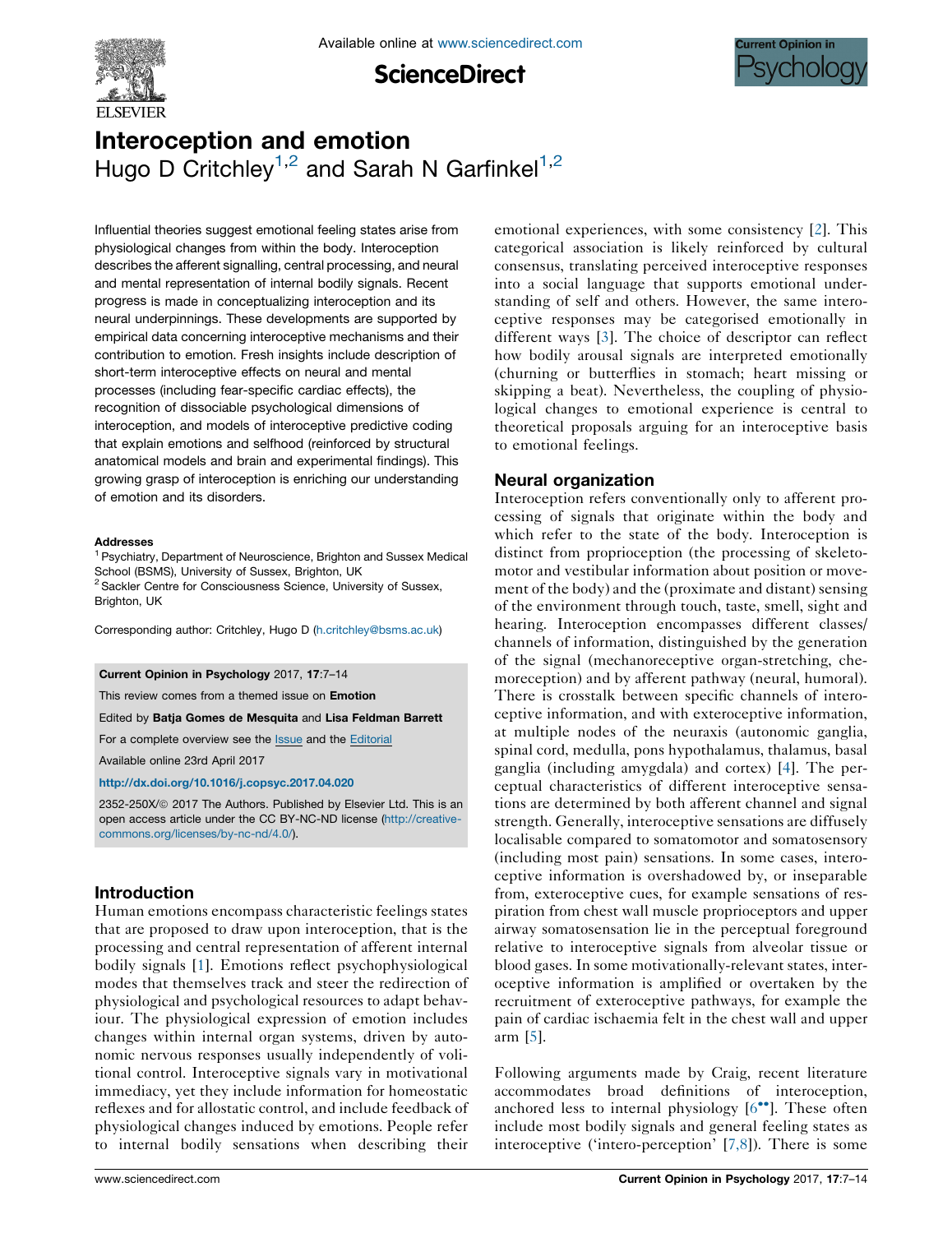tension between classic physiological definitions and more experiential notions of interoception linked to older notions of vitality and coenaesthesia [\[7](#page-5-0)] that might arise from high level cross-modality integration removed from the body afferents. Craig's own definition of interoception is nevertheless grounded on a combination of anatomy and motivational content  $[6\text{°}]$ : [Information](#page-5-0) relevant to homeostatic control, physiological needs (hunger, thirst, heat, pain) and organ integrity signals are carried centrally by unmyelinated and lightly myelinated afferents that mostly ascend spinal laminar 1 spinothalamic tract. This suggests a dedicated interoceptive-motivational pathway. However, this same spinal tract contains exteroceptive touch (e.g. tickle, itch) and skin temperature fibres. Thus defining interoception in terms of nerve fibre type and sensory tract broadens the definition of interoception beyond its conventionally more constrained (internal physiological) boundaries.

Nevertheless, Craig's work on the central anatomy of interoceptive processing indicates a hierarchical neural organization and convergence of signals from spine and vagus nerve towards cortical representations within insular cortex  $[6\degree, 9]$ . Within the brain, different interoceptive channels share common regional neural substrates that likely permit integrative processing towards (predictive) representations that might ultimately direct adaptive behaviour [[10](#page-5-0)]. However, not all signals are integrated with other modialties: Organ-specific and signal-selective afferent representations are present in insular cortex and associated 'interoceptive' cortical regions [\[4](#page-5-0)]. Plausibly, representational and perceptual organization of neurallytransmitted interoceptive information may resemble that observed for taste and flavour processing (not least through adjacent insular cytoarchitecture): In the granular way that cortical representation of different tastes can be distinguished and combined to permit identification of foods, the discrete and patterned representation of bodily responses likely informs different states of subjective experience that contribute to emotion-specific feelings.

# Quantifying individual differences in interoception

Bodily changes and their interoceptive signalling help constitute emotional feelings and behaviours. Hence, the emotional 'style' of individuals may reflect differences in their sensitivity to interoceptive signals. Approaches to quantify interoceptive differences include the use of questionnaires and the use of behavioural tests that either exploit natural fluctuations in internal physiological signals, or that manipulate organ physiology experimentally  $[5,11$ <sup> $\cdot\cdot$ </sup>,12]. For practical reasons, heartbeat detection tasks are widely used measures for quantifying individual differences in interoceptive ability. These test an individual's ability to perceive their own heartbeats at rest, by counting, tapping or by judging heartbeat timing relative to an external stimulus. The psychometric

limitations of these tasks are well-described [\[13,14](#page-6-0)<sup>°</sup>]. However, with necessary caution, data from these methods show face-validity, and the tests maintain wide application, if applied appropriately [\[15](#page-6-0)]. Correspondingly, hypotheses regarding how interoceptive ability might contribute to symptoms, or inform motivational decision-making, are often borne out [[16\]](#page-6-0). Until recently, there were discrepancies in how interoceptive sensitivity or ability was measured and described. The term 'interoceptive awareness' was often used to refer to both questionnaire measures and task performance, since these both require judgements. However, a leap forward came from the proposed partitioning of interoception along three dimensions  $[11^{\bullet}, 17, 18]$ . This framework argued that a distinction should be made between objective measures of interoception *(i.e.* interoceptive performance, e.g. behavioural score on heartbeat detection tasks) and subjective measures of interoception (how well <sup>a</sup> person thinks he/she perceives interoceptive signals, e.g. on self-rated confidence on heartbeat detection, or by self-reported questionnaires). Moreover, a measure of metacognitive interoceptive awareness (insight) could be derived from the correspondence between actual objective performance and subjective sense of interoceptive ability. These 'psychological dimensions of interoception' were shown to be dissociable from each other. Moreover, the degree of alignment between subjective and objective dimensions can predict emotion states and affective psychopathology [19 ]. This [dimensional](#page-6-0) model of interoception can be extended further to incorporate lower level measures of afferent neural traffic (quantifying afferent signal strength, e.g. through heartbeat evoked potentials  $[20\bullet$ <sup>•</sup>]), and the [preconscious](#page-6-0) impact of interoceptive signals on sensory processing (e.g. modification of startle response [21<sup>•</sup>[,22\]](#page-6-0) or augmentation of threat processing  $[23^{\bullet\bullet}, 24, 25]$ ). 'Higher' interoceptive dimensions beyond metacognition can encompass executive processes, including flexible switching of interoceptive attention [\(Table](#page-2-0) 1).

# Different sensory channels of interoception

A focus on cardiac afferent signalling has dominated studies of interoception. Afferent signals from other visceral organs have tended to attract specific attention in pathological conditions, for example respiration in asthma (and other obstructive airway disorders), and the stomach and bowel in eating and gastrointestinal disorders. Surprisingly, there is generally weak correspondence between measures of cardiac and respiratory interoceptive accuracy [\[18](#page-6-0)]. Respiratory sensation, notably dyspnoea, is largely an interoceptive feeling, since dyspnoea induced through respiratory load (or abnormal  $O_2/CO_2$ ) levels) does not depend on chest muscle feedback. Moreover, training to improved sensitivity in one axis may not improve another. For example meditative practice generally has little impact on cardiac interoceptive performance (although see Ref. [26 ]), yet [experienced](#page-6-0)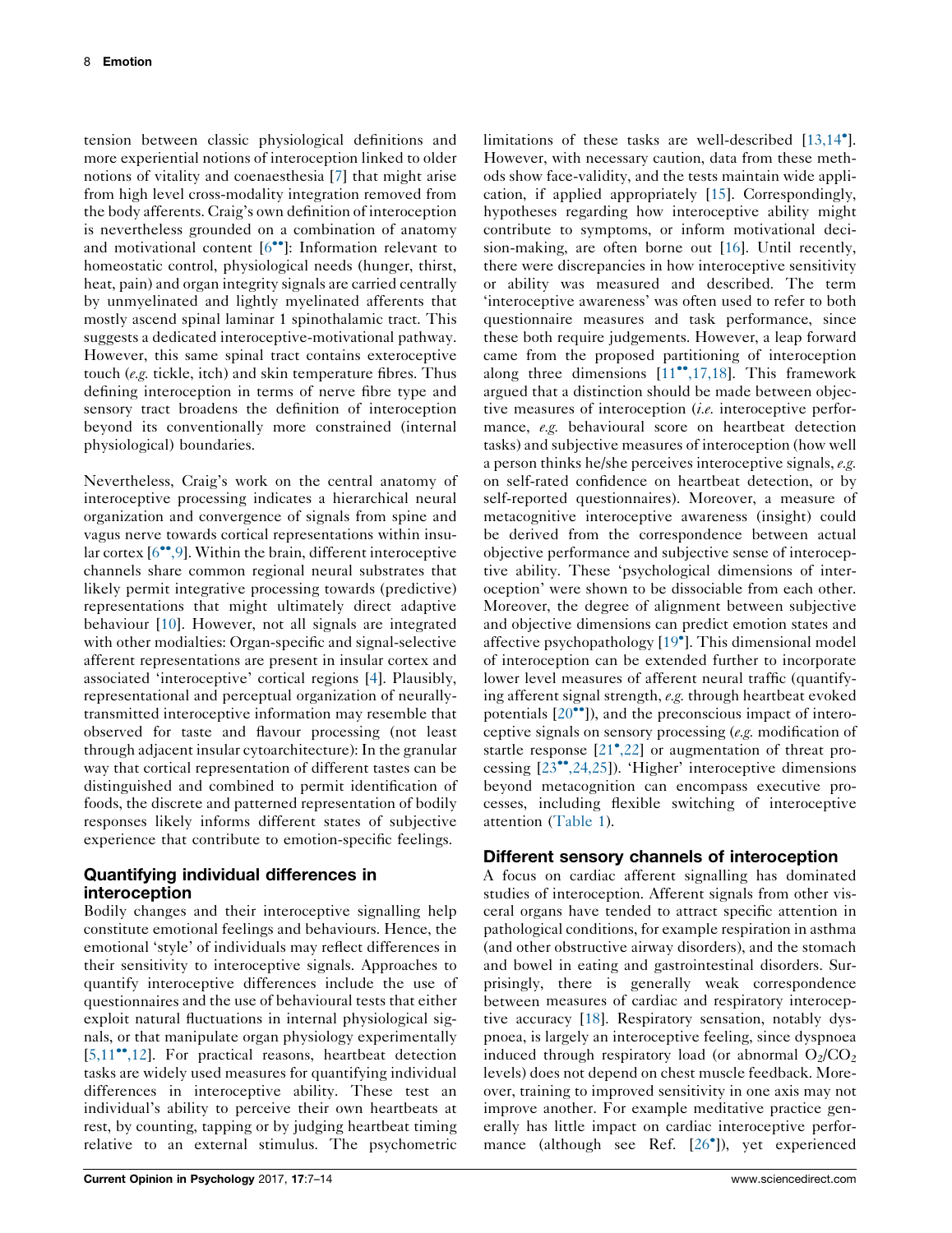<span id="page-2-0"></span>Table 1

| Dimensional level                         | Nature                                                                                 | Index                                                                                                                                                                                                                                                                     |
|-------------------------------------------|----------------------------------------------------------------------------------------|---------------------------------------------------------------------------------------------------------------------------------------------------------------------------------------------------------------------------------------------------------------------------|
| Afferent signal                           | Neural                                                                                 | Visceral afferent nerve recording<br>Intracranial recording<br>Heartbeat evoked potential<br>Respiratory evoked potential<br>Neuroimaging                                                                                                                                 |
| Preconscious impact<br>on other processes | Behavioural, neural                                                                    | Cardiac modulation of eyeblink startle<br>Cardiac modulation of fear<br>Respiratory modulation of memory                                                                                                                                                                  |
| Accuracy                                  | Objective behavioural performance<br>score                                             | Heartbeat detection tasks<br>Respiratory resistance load detection<br>Water Load task<br>Balloon dilation of stomach/colon                                                                                                                                                |
| Sensibility                               | Subjective self-report                                                                 | Confidence measures on interoceptive tasks<br>Questionnaires probing interoceptive sensitivity                                                                                                                                                                            |
| Metacognitive                             | Correspondence between subjective<br>self-report and objective performance<br>accuracy | Receiver Operating Characteristic (ROC) curves between task performance<br>and rated confidence<br>Correlational measures of task and confidence scores<br>Trait measures, for example correspondence between task performance<br>and body perception questionnaire score |
| Executive                                 | Behavioural                                                                            | Shifting from interoceptive to exteroceptive attention, for example within<br>dual tasks or between tasks.                                                                                                                                                                |

meditators show improved respiratory interoceptive accuracy [[27](#page-6-0)]. Short-term respiratory afferent signals, like cardiac afferent signals, modify defensive reflexes (notably startle responses [\[22](#page-6-0)]) and even nasopharyngeal airflow (an internal, yet mostly exteroceptive, respiratory stimulus) also influences processing of affective information  $[28\text{°}$ . Interestingly, at a [metacognitve](#page-6-0) level, respiratory and cardiac interoceptive abilities align [[18\]](#page-6-0).

Among tests of gastrointestinal sensitivity, the Water Load test quantifies gastric interoceptive sensitivity from the amount of water ingested freely using an experimental protocol (recently refined [[29\]](#page-6-0)). Measures of gastric interoception typically correlate with heartbeat detection accuracy (unlike respiratory interoceptive accuracy) [\[29](#page-6-0)]. Signals from the stomach convey emotional impact beyond motivational signals of hunger and fullness, to support other affective states (notably disgust [\[4](#page-5-0)]). Moreover, afferent gastric signalling has other central effects, for example 'resting' 0.05 Hz bradygastria can entrain electrocortical rhythms [\[30](#page-6-0)].

Gastric signals represent only one aspect of gut-to-brain interoceptive signalling [\[31–33](#page-6-0)]. The whole enteric nervous system is coupled neurally to brain, mainly via the vagus nerve and spinal cord. These afferents inform the central neural regulation of gut motility and digestive function. Additional information concerning the chemical and inflammatory environment of the gut and endocrine responses to food intake, are also signalled both neural and humorally to brain [\[31](#page-6-0)]. Gastrointestinal information is conveyed along similar pathways as other sources of interoceptive information, to shaping both behaviour and subjective feeling states. Gut hormones can be potent modulators of affect and motivation, and neural signals of hunger and satiety are linked to the systemic and psychological expression of stress and wellbeing [[32\]](#page-6-0). Additionally, the inflammatory status of the bowel and composition of luminal gut bacteria also impact interoceptively on emotional functions [\[32](#page-6-0)]. Empirical findings from both basic and clinical science increasingly demonstrate the psychological influences of gut microbiota, even linking the expression of mood disorder to species of colonic microbes [[33\]](#page-6-0).

## Inflammation and emotional processes

Immune communication from periphery to brain represents a major component of interoception. The signalling of systemic inflammation is communicated to brain via neural (predominantly vagus nerve) pathways, humorally via circulating cytokines, and directly via immune cells. Both acute and chronic states of inflammation influence emotion through a coordinated set of motivational changes conceptualised as 'sickness behaviours'. These include fatigue, anhedonia, social withdrawal and irrita-bility, that is symptoms shared with depression [[34\]](#page-6-0). Interestingly, central signalling of inflammation engages established interoceptive pathways to insula, but can also engage a distinct subcortical response that might better predict development of affective psychopathology [[34\]](#page-6-0). Acute inflammation biases behaviour by changing sensitivity to rewards and punishments, through effects on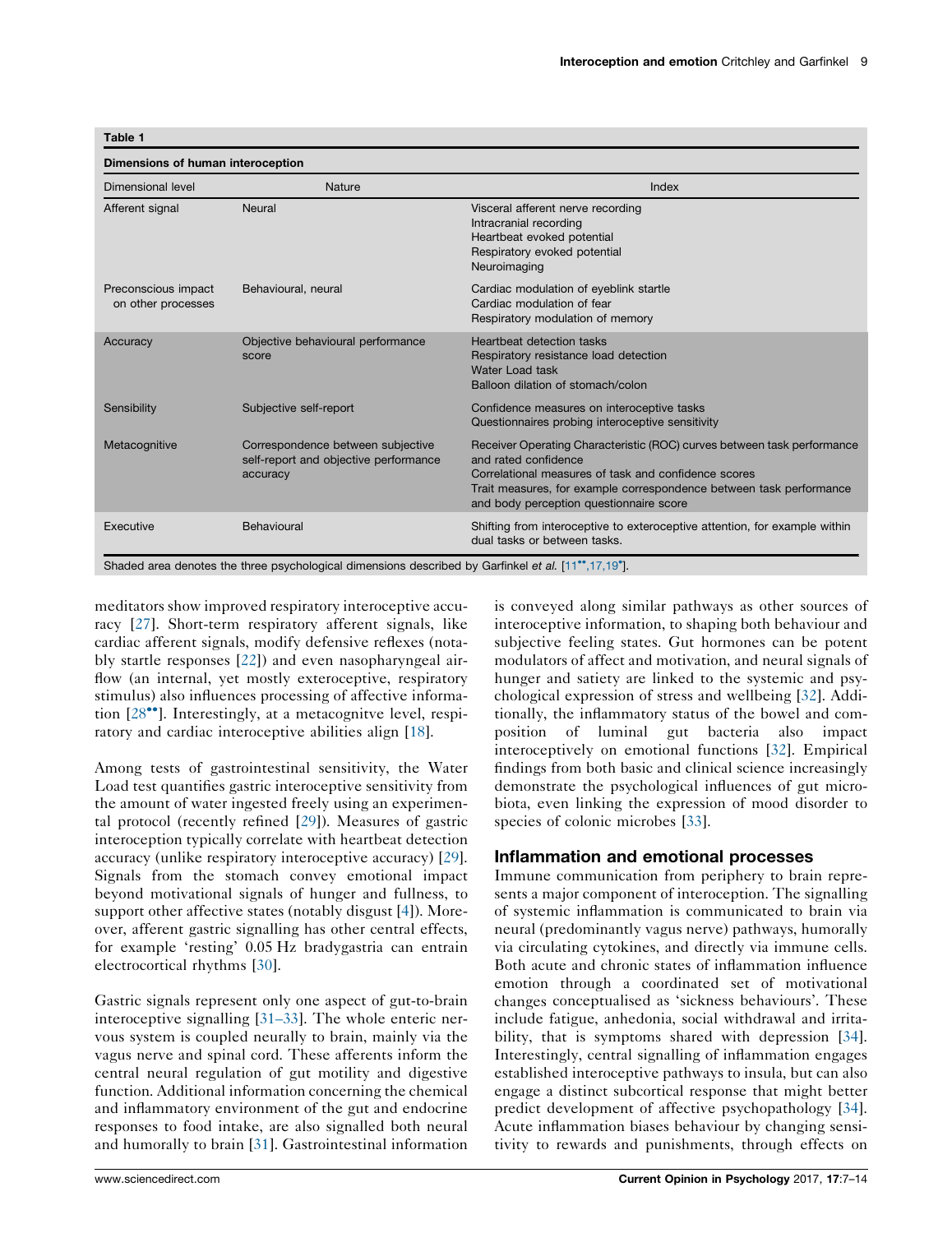<span id="page-3-0"></span>insula cortex and dopaminergic ventral striatum [\[35](#page-6-0)]. These effects are manifest even before marked shifts in subjective feelings are observed.

## Short-term emotional effects of interoceptive signals

The impact of phasic interoceptive signals on emotional processes are perhaps best described for the cardiovascular channel though, as noted above, respiratory and gastric signals modulate brain responses and associated cognitive and perception. Cardiovascular arousal is signalled by arterial baroreceptors in aorta and carotids that fire with each heartbeat as ventricular contraction pumps blood out of the heart. Thus baroreceptors signal the timing and strength of each heartbeat to brainstem via the vagus and glossopharyngeal nerves and inform the reflexive control of blood pressure through the baroreflex. In states of cardiovascular arousal (including emotional stress), the baroreflex is suppressed, allowing heartrate and blood pressure rise together. The impact of this channel of interoceptive information on brain processes can be assessed by exploiting the phasic nature of baroreceptor firing. One can compare responses to brief stimuli presented around systole, when the baroreceptors are active, to responses to stimuli presented at diastole, when the baroreceptors are quiescent. Differences can then be



Fear and neutral faces are time-locked to distinct parts of the cardiac cycle to determine how cardiac afferent signals alter neural activity and intensity judgements (a). A cardiac cycle by emotion interaction demonstrated enhanced bilateral amygdala activation in response to fear faces at systole (b). Fear faces presented at systole were also judged as significantly more intense (c).

#### Figure 1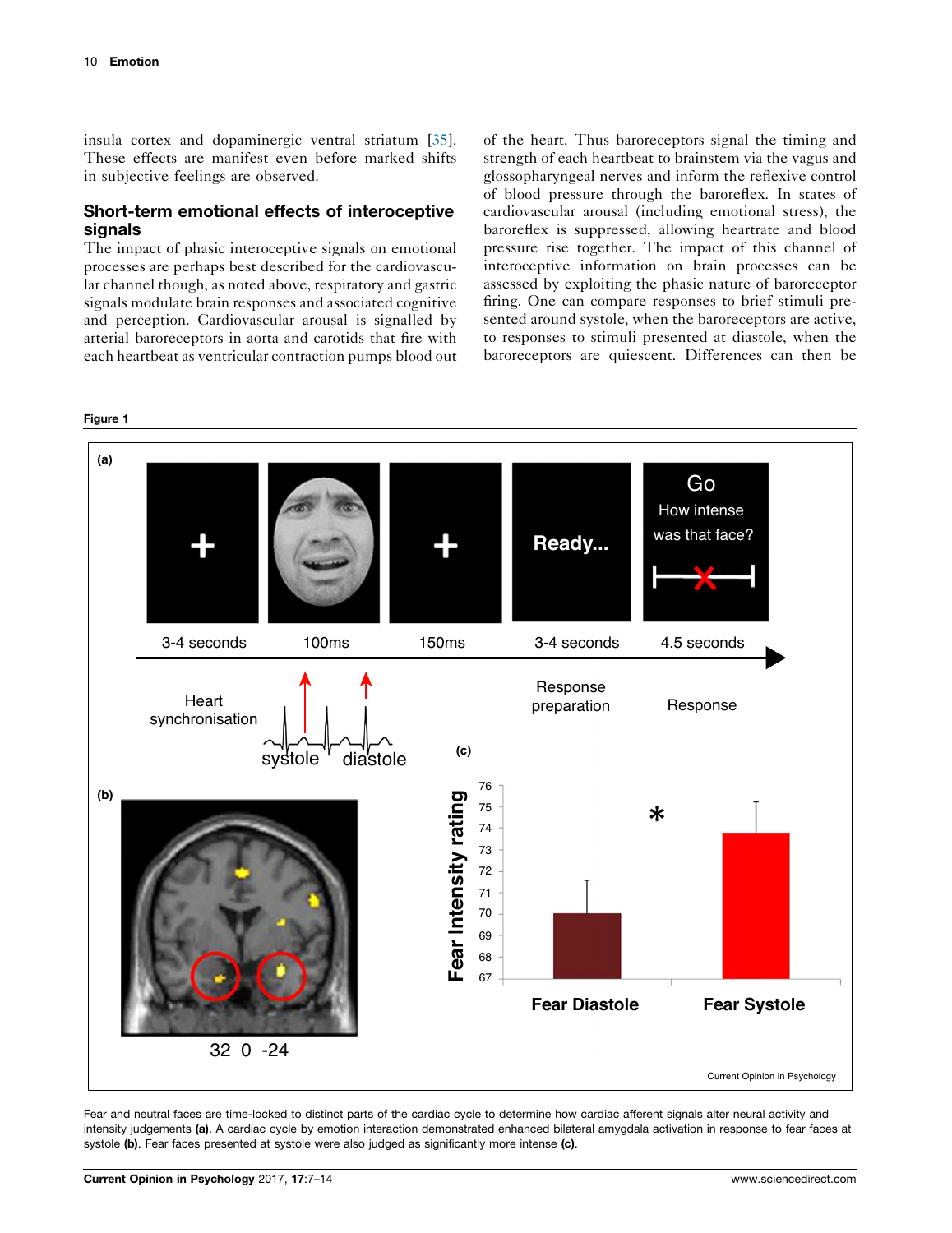<span id="page-4-0"></span>attributed to the presence versus absence of cardiac interoceptive signals. Historically, such experiments highlight the inhibitory nature of cardiac afferent signals. Interoceptive inhibition is also apparent in suppression of startle responses and attenuation of memory for words encoded at systole [21 [,36\]](#page-6-0). However, these baroreceptor signals amplify threat processing, enhancing the detection and perception of fear signals in others  $[23\degree, 24, 25]$ [\(Figure](#page-3-0) 1). External manipulation of baroreceptor firing also engenders specific fear effects [[37](#page-6-0)]. Similar, but weaker effects are sometimes reported for other emotions, notably disgust [[38\]](#page-6-0). While such cardiac interoceptive effects are particularly observed for threat and fear stimuli [[25\]](#page-6-0), the impact of cardiac signals on the encoding of words does not appear to be related to whether the word is emotional [\[36](#page-6-0)].

## Interaction of interoceptive dimensions and clinical symptoms

Different aspects of interoception interact in how they shape emotional states and behaviours. The impact of phasic cardiac signals may be tempered by other psychological dimensions of interoception. For example individuals that perform well on heartbeat detection tasks (good 'interoceptive accuracy'), are less susceptible to the deleterious impact of cardiac signals at systole signals on memory encoding [\[36](#page-6-0)], yet in other contexts show an enhanced processing of self-related signals [[39\]](#page-6-0). Good interoceptive accuracy is generally associated with better affective regulation [[40\]](#page-6-0). Positive shifts in interoceptive accuracy induced by contemplative training are associated with an improved capacity to verbalize emotional states (decreased alexithymia [26 ]). [Disruption](#page-6-0) of



Interoceptive accuracy was significantly impaired in the ASC group (a) despite ASC individuals having a heightened belief in their own interoceptive aptitude, as reflected by elevated interoceptive sensibility relative to controls (b). The discrepancy between these objective and subjective measures of interoception, termed the interoceptive trait prediction error, correlated with both affective symptoms (c) and an index of emotional sensitivity (d).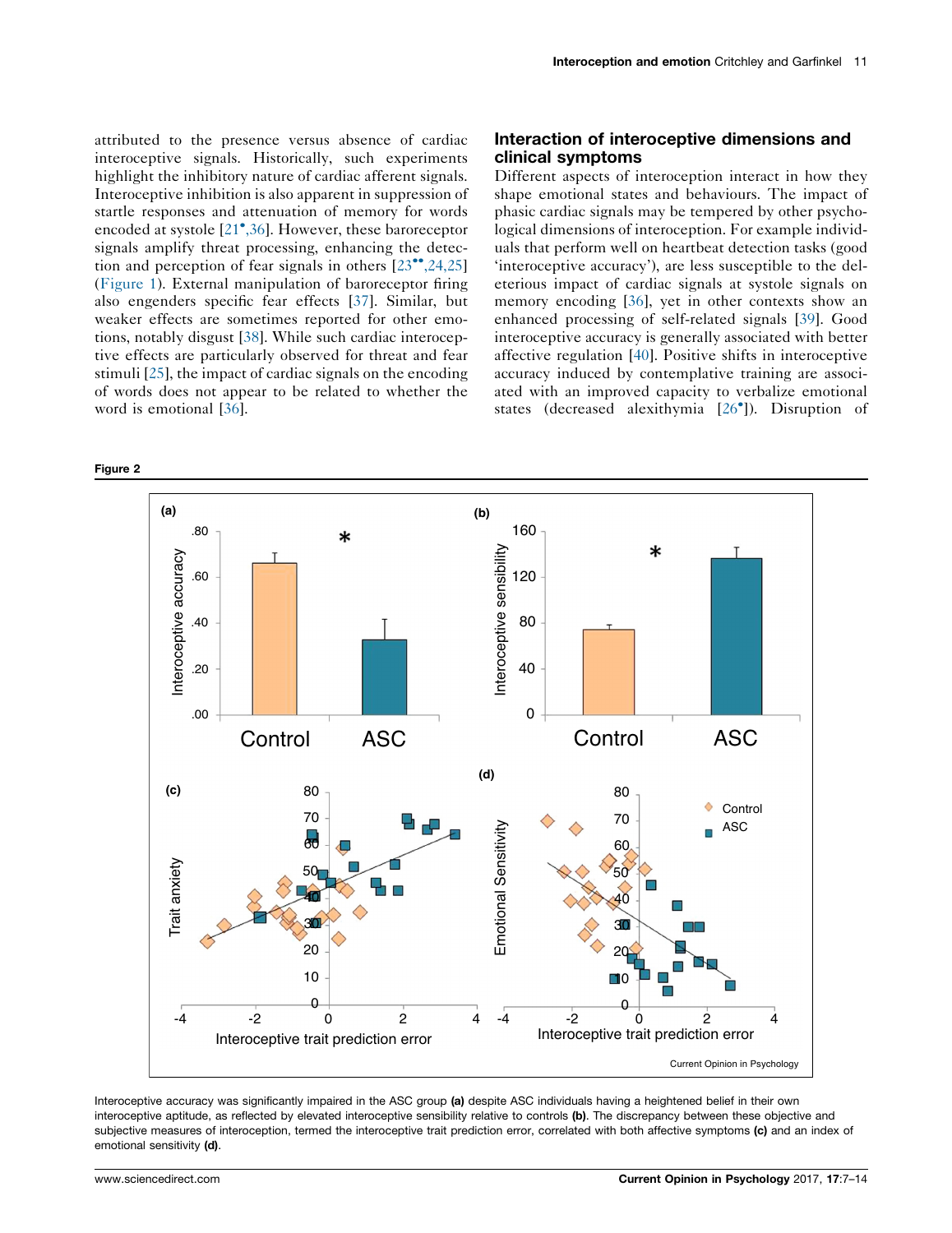<span id="page-5-0"></span>interoceptive signalling  $[20\text{°}$ ], [accuracy](#page-6-0)  $[41]$  $[41]$  and subjective sensibility [[42\]](#page-7-0) are observed in clinical disorders that impact on self-focused emotional control. Moreover, the alignment of subjective and subjective components of emotion appears to predict emergence of affective symptoms. For example in people with autism, the degree of 'mismatch' between perceived sensitivity to interoceptive state and observed accuracy in performing an interoceptive task (heartbeat detection) predicts anxiety symptoms and deficits in interpersonal emotional interaction [ [19](#page-6-0) ] ([Figure](#page-4-0) 2).

#### Interoception and expectation

Subjective interoceptive experience 'interoceptive sensibility' can be considered as an expression of a high level model or 'belief' for generating predictions about information coming from inside the body. Thus mismatch between subjective interoceptive sensitivity and objective interoceptive accuracy may be considered as an 'interoceptive trait prediction error signal'. This perspective, and its observed relationship to affective symptoms [19 ], is consistent with [theoretical](#page-6-0) work that presents interoception and associated emotional feeling states within a predictive coding framework  $[3,43,44,45^{\bullet\bullet},46]$ . The conceptualization of the brain as a 'prediction machine' challenges previous ascription of emotional feelings to cortical representations of viscerosensory afferent information. Instead, there is 'reverberating' causality: Neural encoding of generative (i.e. top–down) predictions concerning internal bodily state is expressed in drive to the autonomic nervous system (and in endocrine and immune responses). Efferent autonomic responses can thus be viewed as descending 'interoceptive predictions' through their effects on peripheral physiology  $[3,43,44,45^{\bullet\bullet},46]$ . These are met with ascending interoceptive neural signals that cancel predictions and inform (through prediction errors) a revision of the predicted state. Autonomic efferents represent means to probe and actively infer the internal state of the body, and both emotions and feelings arise through the interacting representational cascades of ascending prediction errors and descending bodily predictions (autonomic drive). The interoceptive sensing of internal information can thus be built upon higher predictive representations as shown by the observation that emotional feelings and reactions to interoceptive challenges will conform to 'artificial' categorical priors [[47](#page-7-0)]. Exteroceptive and proprioceptive information also constrain and contextualise such interoceptive processing. Predictive coding models of interoception have explanatory power, both for observations on emotion, extending to self-representation and, interestingly, in accounting for both structural and functional organizational features of the brain, notably insular cortex and its relationship to visceromotor centres  $[3,48,39,49,43,44,45^{\bullet\bullet},46,50^{\bullet\bullet}].$ 

## **Conclusions**

Increasingly evidence describing how interoceptive signals influence emotional and motivational processes make it untenable to dismiss the contribution of bodily physiology to emotions as epiphenomenal. Detailed understanding of these mechanisms is important given their influence on adaptive  $[16]$  $[16]$  and maladaptive  $[51\text{°}$  $[51\text{°}$  $[51\text{°}$ ] motivational decisions and their implications for preventing and managing clinical disorders  $[19^{\bullet}, 20^{\bullet \bullet}, 21^{\bullet}, 34, 41,$  $42,46,50$ <sup>\*</sup>].

## Conflict of interest statement

The authors declare no conflicts of interest relation to contents of this paper.

#### Acknowledgements

HDC and SNG are supported by the European Research Council ERC-2012-AdG CCFIB 324150 to HDC and by the Dr Mortimer and Theresa Sackler Foundation though a philanthropic donation to the Sackler Centre for Consciousness Science.

#### References and recommended reading

Papers of particular interest, published within the period of review, have been highlighted as:

- of special interest
- •• of outstanding interest
- 1. Tsakiris M, Critchley H: Interoception beyond [homeostasis:](http://refhub.elsevier.com/S2352-250X(17)30010-6/sbref0005) affect [cognition](http://refhub.elsevier.com/S2352-250X(17)30010-6/sbref0005) and mental health. Philos. Trans. R. Soc. B 2016, 371[:20160002.](http://refhub.elsevier.com/S2352-250X(17)30010-6/sbref0005)
- 2. [Nummenmaa](http://refhub.elsevier.com/S2352-250X(17)30010-6/sbref0010) L, Glerean E, Hari R, Hietanen JK: Bodily maps of [emotions](http://refhub.elsevier.com/S2352-250X(17)30010-6/sbref0010). Proc. Natl. Acad. Sci. U. S. A. 2014, 111:646-651.
- 3. Barrett LF: The theory of constructed emotion: an active inference account of interoception and categorization. Soc. Cogn. Affect. Neurosci. 2017, 12:1-23 [http://dx.doi.org/10.1093/](http://dx.doi.org/10.1093/scan/nsw154) [scan/nsw154.](http://dx.doi.org/10.1093/scan/nsw154)
- 4. Critchley HD, Harrison NA: Visceral [influences](http://refhub.elsevier.com/S2352-250X(17)30010-6/sbref0020) on brain and behavior. Neuron 2013, 77[:624-638.](http://refhub.elsevier.com/S2352-250X(17)30010-6/sbref0020)
- 5. Garfinkel SN, Critchley HD, Pollatos O: The [interoceptive](http://refhub.elsevier.com/S2352-250X(17)30010-6/sbref0025) system: [implications](http://refhub.elsevier.com/S2352-250X(17)30010-6/sbref0025) for cognition, emotion, and health. In Handbook of [Psychophysiology,](http://refhub.elsevier.com/S2352-250X(17)30010-6/sbref0025) 4th ed.. Edited by Cacioppo J, Tassinary LG, Berntson [GG.Cambridge](http://refhub.elsevier.com/S2352-250X(17)30010-6/sbref0025) University Press; 2015.
- 6.  $\bullet\bullet$ Craig AD: How do you feel? An [Interoceptive](http://refhub.elsevier.com/S2352-250X(17)30010-6/sbref0030) Moment with Your [Neurobiological](http://refhub.elsevier.com/S2352-250X(17)30010-6/sbref0030) Self. Princeton University Press; 2016. ISBN: [97814008527.](http://refhub.elsevier.com/S2352-250X(17)30010-6/sbref0030)

A comprehensive and detailed account of how the brain interacts with the body to influence emotion.

- 7. Ceunen E, [Vlaeyen](http://refhub.elsevier.com/S2352-250X(17)30010-6/sbref0035) JW, Van Diest I: On the origin of [interoception](http://refhub.elsevier.com/S2352-250X(17)30010-6/sbref0035). Front. Psychol. 2016, 7:743.
- 8. Mehling W: [Differentiating](http://refhub.elsevier.com/S2352-250X(17)30010-6/sbref0040) attention styles as regulatory aspects of self-reported [interoceptive](http://refhub.elsevier.com/S2352-250X(17)30010-6/sbref0040) sensibility. Philos. Trans. R. Soc. B 2016, 371[:20160013.](http://refhub.elsevier.com/S2352-250X(17)30010-6/sbref0040)
- 9. Strigo IA, Craig AD: [Interoception,](http://refhub.elsevier.com/S2352-250X(17)30010-6/sbref0045) homeostatic emotions and [sympathovagal](http://refhub.elsevier.com/S2352-250X(17)30010-6/sbref0045) balance. Philos. Trans. R. Soc. B 2016, 371[:20160010.](http://refhub.elsevier.com/S2352-250X(17)30010-6/sbref0045)
- 10. Kleckner IR, Zhang J, [Touroutoglou](http://refhub.elsevier.com/S2352-250X(17)30010-6/sbref0050) A, Chanes L, Xia Chengie,<br>Simmons WK, Quigley KS, [Dickerson](http://refhub.elsevier.com/S2352-250X(17)30010-6/sbref0050) BC, Barrett LF: Evidence for a [large-scale](http://refhub.elsevier.com/S2352-250X(17)30010-6/sbref0050) brain system supporting allostasis and [interoception](http://refhub.elsevier.com/S2352-250X(17)30010-6/sbref0050) in humans. Nat. Hum. Behav. 2017, 1:0069.
- 11. Garfinkel SN, Seth AK, Barrett AB, Suzuki K, [Critchley](http://refhub.elsevier.com/S2352-250X(17)30010-6/sbref0055) HD:
- $\ddot{\phantom{0}}$ Knowing your own heart: [distinguishing](http://refhub.elsevier.com/S2352-250X(17)30010-6/sbref0055) interoceptive accuracy from [interoceptive](http://refhub.elsevier.com/S2352-250X(17)30010-6/sbref0055) awareness. Biol. Psychol. 2015, 104[:65-74.](http://refhub.elsevier.com/S2352-250X(17)30010-6/sbref0055)

This paper demonstrates the importance of how interoception is tested. It highlights that subjective self-report of perceived interoceptive aptitude,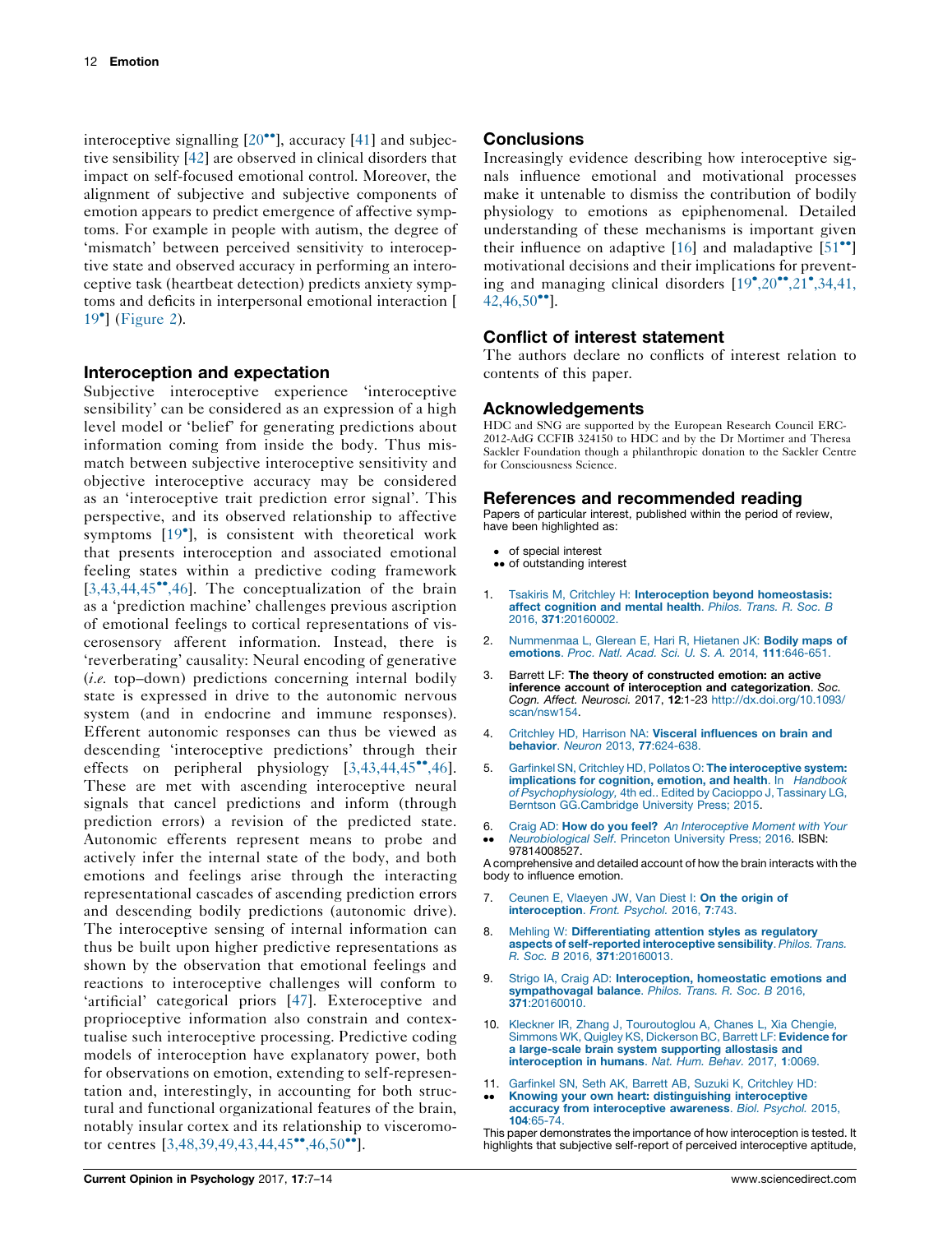<span id="page-6-0"></span>objective behavioural tests of interoceptive ability, and metacognitive insight into interoception are dissociable.

- 12. Hassanpour MS, Yan L, Wang DJJ, Lapidus RC, Arevian AC,<br>Simmons WK, Feusner JD, Khalsa SS: **How the heart speaks to<br>the brain: neural activity during cardiorespiratory interoceptive stimulation**. *Philos. Trans. R. Soc. B* 2016,<br>**371:**20160017 [http://dx.doi.org/10.1098/rstb.2016.0017.](http://dx.doi.org/10.1098/rstb.2016.0017)
- 13. Brener J, Ring C: Towards a [psychophysics](http://refhub.elsevier.com/S2352-250X(17)30010-6/sbref0065) of interoceptive processes: the [measurement](http://refhub.elsevier.com/S2352-250X(17)30010-6/sbref0065) of heartbeat detection. Philos. Trans. R. Soc. B 2016, 371[:20160015.](http://refhub.elsevier.com/S2352-250X(17)30010-6/sbref0065)
- 14. Ring C, Brener J, Knapp K, Mailloux J: Effects of [heartbeat](http://refhub.elsevier.com/S2352-250X(17)30010-6/sbref0070)
- <u>•</u> feedback on beliefs about heart rate and [heartbeat](http://refhub.elsevier.com/S2352-250X(17)30010-6/sbref0070) counting: a cautionary tale about [interoceptive](http://refhub.elsevier.com/S2352-250X(17)30010-6/sbref0070) awareness. Biol. Psychol. 2015, 104[:193-198.](http://refhub.elsevier.com/S2352-250X(17)30010-6/sbref0070)

This work highlights methodological constraints and limitations of one of the key interoceptive tests, specifically demonstrating that beliefs about heartrate can influence interoception performance during the heartbeat tracking/counting task.

- 15. Kleckner IR, [Wormwood](http://refhub.elsevier.com/S2352-250X(17)30010-6/sbref0075) JB, Simmons WK, Barrett LF, Quigley KS: Methodological [recommendations](http://refhub.elsevier.com/S2352-250X(17)30010-6/sbref0075) for a heartbeat detectionbased measure of interoceptive sensitivity. [Psychophysiology](http://refhub.elsevier.com/S2352-250X(17)30010-6/sbref0075) 2015, 52[:1432-1440.](http://refhub.elsevier.com/S2352-250X(17)30010-6/sbref0075)
- 16. [Kandasamy](http://refhub.elsevier.com/S2352-250X(17)30010-6/sbref0080) N, Garfinkel S, Page L, Hardy B, Critchley H, Gurnell M, Coates J: Gut feelings and the market. [Interoceptive](http://refhub.elsevier.com/S2352-250X(17)30010-6/sbref0080) ability [predicts](http://refhub.elsevier.com/S2352-250X(17)30010-6/sbref0080) survival on a London trading floor. Sci. Rep. 2016, 6[:32986.](http://refhub.elsevier.com/S2352-250X(17)30010-6/sbref0080)
- 17. Garfinkel SN, Critchley HD: [Interoception,](http://refhub.elsevier.com/S2352-250X(17)30010-6/sbref0085) emotion and brain: new insights link internal [physiology](http://refhub.elsevier.com/S2352-250X(17)30010-6/sbref0085) to social behavior. Soc. Cogn. Affect. Neurosci. 2013, 8[:231-234.](http://refhub.elsevier.com/S2352-250X(17)30010-6/sbref0085)
- 18. Garfinkel SN, Manassei MF, [Hamilton-Fletcher](http://refhub.elsevier.com/S2352-250X(17)30010-6/sbref0090) G, In den Bosch Y,<br>Critchley HD, Engels M: **[Interoceptive](http://refhub.elsevier.com/S2352-250X(17)30010-6/sbref0090) dimensions across**<br>**cardiac and [respiratory](http://refhub.elsevier.com/S2352-250X(17)30010-6/sbref0090) axes**. *Philos. Trans. R. Soc. B* 2016, 371[:20160014.](http://refhub.elsevier.com/S2352-250X(17)30010-6/sbref0090)
- 19. [Garfinkel](http://refhub.elsevier.com/S2352-250X(17)30010-6/sbref0095) SN, Tilly C, O'Keeffe S, Harrison NA, Seth AK,
- $\bullet$ Critchley HD: [Discrepancies](http://refhub.elsevier.com/S2352-250X(17)30010-6/sbref0095) between dimensions of [interoception](http://refhub.elsevier.com/S2352-250X(17)30010-6/sbref0095) in autism: implications for emotion and anxiety. Biol. Psychol. 2016, 114[:117-126.](http://refhub.elsevier.com/S2352-250X(17)30010-6/sbref0095)

This work demonstrates altered interoceptive dimensions in a clinical population with impaired emotion processing (autism), with reduced interoceptive accuracy manifesting the in the presence of elevated interoceptive sensibility.

- 20. Müller LE, Schulz A, [Andermann](http://refhub.elsevier.com/S2352-250X(17)30010-6/sbref0100) M, Gäbel A, Gescher DM,<br>Spohn A, Herpertz SC, Bertsch K: **Cortical [representation](http://refhub.elsevier.com/S2352-250X(17)30010-6/sbref0100) of**
- $\ddot{\phantom{0}}$ afferent bodily signals in borderline [personality](http://refhub.elsevier.com/S2352-250X(17)30010-6/sbref0100) disorder: neural correlates and relationship to emotional [dysregulation](http://refhub.elsevier.com/S2352-250X(17)30010-6/sbref0100). JAMA Psychiatry 2015, 72[:1077-1086.](http://refhub.elsevier.com/S2352-250X(17)30010-6/sbref0100)

Highlights the importance of interoceptive measures in clinical populations manifesting in the brain: demonstrates HEP signal is altered in a clinical population with emotion dysregulation (borderline personality disorder).

21. Schulz A, [Matthey](http://refhub.elsevier.com/S2352-250X(17)30010-6/sbref0105) JH, Vögele C, Schaan V, Schächinger H,

 $\bullet$ Adler J, Beutel ME, Michal M: Cardiac [modulation](http://refhub.elsevier.com/S2352-250X(17)30010-6/sbref0105) of startle is altered in [depersonalization-/derealization](http://refhub.elsevier.com/S2352-250X(17)30010-6/sbref0105) disorder: evidence for impaired brainstem [representation](http://refhub.elsevier.com/S2352-250X(17)30010-6/sbref0105) of baro-afferent neural traffic. [Psychiatry](http://refhub.elsevier.com/S2352-250X(17)30010-6/sbref0105) Res. 2016, 240:4-10.

This work elegantly demonstrates reduced capacity for cardiac modulation of a behavioural reflex response in depersonalization-/derealization disorder, with implications for reduced visceral-afferent neural signals in this population.

- 22. Schulz A, [Schilling](http://refhub.elsevier.com/S2352-250X(17)30010-6/sbref0110) TM, Vögele C, Larra MF, Schächinger H: [Respiratory](http://refhub.elsevier.com/S2352-250X(17)30010-6/sbref0110) modulation of startle eye blink: a new approach to assess afferent signals from the [respiratory](http://refhub.elsevier.com/S2352-250X(17)30010-6/sbref0110) system. Philos. Trans. R. Soc. B 2016, 371[:20160019.](http://refhub.elsevier.com/S2352-250X(17)30010-6/sbref0110)
- 23.  $\bullet$ [Garfinkel](http://refhub.elsevier.com/S2352-250X(17)30010-6/sbref0115) SN, Minati L, Gray MA, Seth AK, Dolan RJ, Critchley HD:<br>**Fear from the heart: [sensitivity](http://refhub.elsevier.com/S2352-250X(17)30010-6/sbref0115) to fear stimuli depends on** individual heartbeats. J. Neurosci. 2014, 34[:6573-6582.](http://refhub.elsevier.com/S2352-250X(17)30010-6/sbref0115)

This work highlights how cardiac afferent signals can influence fear perception, fear signal in brain (amygdala) and emotional intensity judgments, thus directly linking cardiac afferent information with neural and behavioural indexes of emotion.

24. [Garfinkel](http://refhub.elsevier.com/S2352-250X(17)30010-6/sbref0120) SN, Critchley HD: Threat and the body: how the heart supports fear [processing](http://refhub.elsevier.com/S2352-250X(17)30010-6/sbref0120). Trends Cogn. Sci. 2016, 20:34-46.

- 25. Critchley HD, Garfinkel SN: [Interactions](http://refhub.elsevier.com/S2352-250X(17)30010-6/sbref0125) between visceral afferent signaling and stimulus [processing](http://refhub.elsevier.com/S2352-250X(17)30010-6/sbref0125). Front. Neurosci. [2015,](http://refhub.elsevier.com/S2352-250X(17)30010-6/sbref0125) 9:286.
- 26. Bornemann B, Singer T: Taking time to feel our body: steady
- Ĩ increases in heartbeat perception accuracy and decreases in alexithymia over 9 months of contemplative mental training. Psychophysiology 2017, 54:469-482 [http://dx.doi.org/10.1111/](http://dx.doi.org/10.1111/psyp.12790) [psyp.12790.](http://dx.doi.org/10.1111/psyp.12790)

This manuscript demonstrates the coupling of improved interoceptive accuracy with a reduction in alexithymia and an increase in emotional awareness.

- 27. [Daubenmier](http://refhub.elsevier.com/S2352-250X(17)30010-6/sbref0135) J. Sze J. Kerr CE, Kemeny ME, Mehling W: Follow your breath: respiratory [interoceptive](http://refhub.elsevier.com/S2352-250X(17)30010-6/sbref0135) accuracy in experienced meditators. [Psychophysiology](http://refhub.elsevier.com/S2352-250X(17)30010-6/sbref0135) 2013, 50:777-789.
- 28. Zelano C, Jiang H, Zhou G, Arora N, Schuele S, [Rosenow](http://refhub.elsevier.com/S2352-250X(17)30010-6/sbref0140) J,
- $\ddot{\phantom{0}}$ Gottfried JA: Nasal [respiration](http://refhub.elsevier.com/S2352-250X(17)30010-6/sbref0140) entrains human limbic [oscillations](http://refhub.elsevier.com/S2352-250X(17)30010-6/sbref0140) and modulates cognitive function. J. Neurosci. 2016, 36[:12448-12467.](http://refhub.elsevier.com/S2352-250X(17)30010-6/sbref0140)

Novel work demonstrating an interesting link between respiration and fear processing.

- 29. van Dyck Z, Vögele C, Blechert J, Lutz AP, Schulz A, Herbert BM: The water load test as a measure of gastric interoception: development of a two-stage protocol and application to a healthy female population. PLoS One 2016, 11:e0163574 [http://](http://dx.doi.org/10.1371/journal.pone.0163574) [dx.doi.org/10.1371/journal.pone.0163574.](http://dx.doi.org/10.1371/journal.pone.0163574)
- 30. Richter CG, Babo-Rebelo M, Schwartz D, [Tallon-Baudry](http://refhub.elsevier.com/S2352-250X(17)30010-6/sbref0150) C: [Phase-amplitude](http://refhub.elsevier.com/S2352-250X(17)30010-6/sbref0150) coupling at the organism level: the amplitude of [spontaneous](http://refhub.elsevier.com/S2352-250X(17)30010-6/sbref0150) alpha rhythm fluctuations varies with the phase of the [infra-slow](http://refhub.elsevier.com/S2352-250X(17)30010-6/sbref0150) gastric basal rhythm. Neuroimage 2017, 146:951-958 pii: [S1053-8119\(16\)30428-1.](http://refhub.elsevier.com/S2352-250X(17)30010-6/sbref0150)
- 31. Mayer EA: Gut feelings: the [emerging](http://refhub.elsevier.com/S2352-250X(17)30010-6/sbref0155) biology of gut-brain [communication](http://refhub.elsevier.com/S2352-250X(17)30010-6/sbref0155). Nat. Rev. Neurosci. 2011, 12:453-466.
- 32. Mayer EA, Knight R, [Mazmanian](http://refhub.elsevier.com/S2352-250X(17)30010-6/sbref0160) SK, Cryan JF, Tillisch K: Gut microbes and the brain: paradigm shift in [neuroscience](http://refhub.elsevier.com/S2352-250X(17)30010-6/sbref0160). J. Neurosci. 2014, 34[:15490-15496.](http://refhub.elsevier.com/S2352-250X(17)30010-6/sbref0160)
- 33. Dinan TG, Cryan JF: Mood by [microbe:](http://refhub.elsevier.com/S2352-250X(17)30010-6/sbref0165) towards clinical [translation](http://refhub.elsevier.com/S2352-250X(17)30010-6/sbref0165). Genome Med. 2016, 8:36.
- 34. Harrison NA: Brain structures implicated in inflammation**associated depression**. *Curr. Top. Behav. Neurosci.* 2017,<br>**31**:221-248 [http://dx.doi.org/10.1007/7854\\_2016\\_30](http://dx.doi.org/10.1007/7854_2016_30).
- 35. Harrison NA, Voon V, Cercignani M, Cooper EA, [Pessiglione](http://refhub.elsevier.com/S2352-250X(17)30010-6/sbref0175) M, Critchley HD: A [neurocomputational](http://refhub.elsevier.com/S2352-250X(17)30010-6/sbref0175) account of how [inflammation](http://refhub.elsevier.com/S2352-250X(17)30010-6/sbref0175) enhances sensitivity to punishments versus rewards. Biol. [Psychiatry](http://refhub.elsevier.com/S2352-250X(17)30010-6/sbref0175) 2016, 80:73-81.
- 36. [Garfinkel](http://refhub.elsevier.com/S2352-250X(17)30010-6/sbref0180) SN, Barrett AB, Minati L, Dolan RJ, Seth AK, Critchley HD: What the heart forgets: cardiac timing [influences](http://refhub.elsevier.com/S2352-250X(17)30010-6/sbref0180) memory for words and is modulated by [metacognition](http://refhub.elsevier.com/S2352-250X(17)30010-6/sbref0180) and interoceptive sensitivity. [Psychophysiology](http://refhub.elsevier.com/S2352-250X(17)30010-6/sbref0180) 2013, 50:505-512.
- 37. Makovac E, Garfinkel SN, Bassi A, Basile B, Macaluso E, Cercignani M, Calcagnini G, Mattei E, Agalliu D, Cortelli P,<br>Caltagirone C, Bozzali M, Critchley H: **Effect of parasympathetic** stimulation on brain activity during processing of fearful<br>expressions. Neuropsychopharmacology 2015, 40:1649-1658 [http://dx.doi.org/10.1038/npp.2015.10.](http://dx.doi.org/10.1038/npp.2015.10)
- 38. Gray MA, Beacher FD, Minati L, Nagai Y, Kemp AH, [Harrison](http://refhub.elsevier.com/S2352-250X(17)30010-6/sbref0190) NA, Critchley HD: Emotional appraisal is [influenced](http://refhub.elsevier.com/S2352-250X(17)30010-6/sbref0190) by cardiac afferent [information](http://refhub.elsevier.com/S2352-250X(17)30010-6/sbref0190). Emotion 2012, 12:180-191.
- 39. Suzuki K, Garfinkel SN, Critchley HD, Seth A: [Multisensory](http://refhub.elsevier.com/S2352-250X(17)30010-6/sbref0195) integration across [exteroceptive](http://refhub.elsevier.com/S2352-250X(17)30010-6/sbref0195) and interoceptive domains modulates [self-experience](http://refhub.elsevier.com/S2352-250X(17)30010-6/sbref0195) in the rubber-hand illusion. [Neuropsychologia](http://refhub.elsevier.com/S2352-250X(17)30010-6/sbref0195) 2013, 51:2909-2917.
- 40. Füstös J. [Gramann](http://refhub.elsevier.com/S2352-250X(17)30010-6/sbref0200) K. Herbert BM, Pollatos O: On the embodiment of emotion regulation: [interoceptive](http://refhub.elsevier.com/S2352-250X(17)30010-6/sbref0200) awareness<br>facilitates [reappraisal](http://refhub.elsevier.com/S2352-250X(17)30010-6/sbref0200). Soc. Cogn. Affect. Neurosci. 2013, 8[:911-917.](http://refhub.elsevier.com/S2352-250X(17)30010-6/sbref0200)
- 41. Pollatos O, Herbert BM, Berberich G, Zaudig M, [Krauseneck](http://refhub.elsevier.com/S2352-250X(17)30010-6/sbref0205) T, Tsakiris M: Atypical self-focus effect on [interoceptive](http://refhub.elsevier.com/S2352-250X(17)30010-6/sbref0205) accuracy in anorexia nervosa. Front. Hum. [Neurosci.](http://refhub.elsevier.com/S2352-250X(17)30010-6/sbref0205) 2016, 10:484.